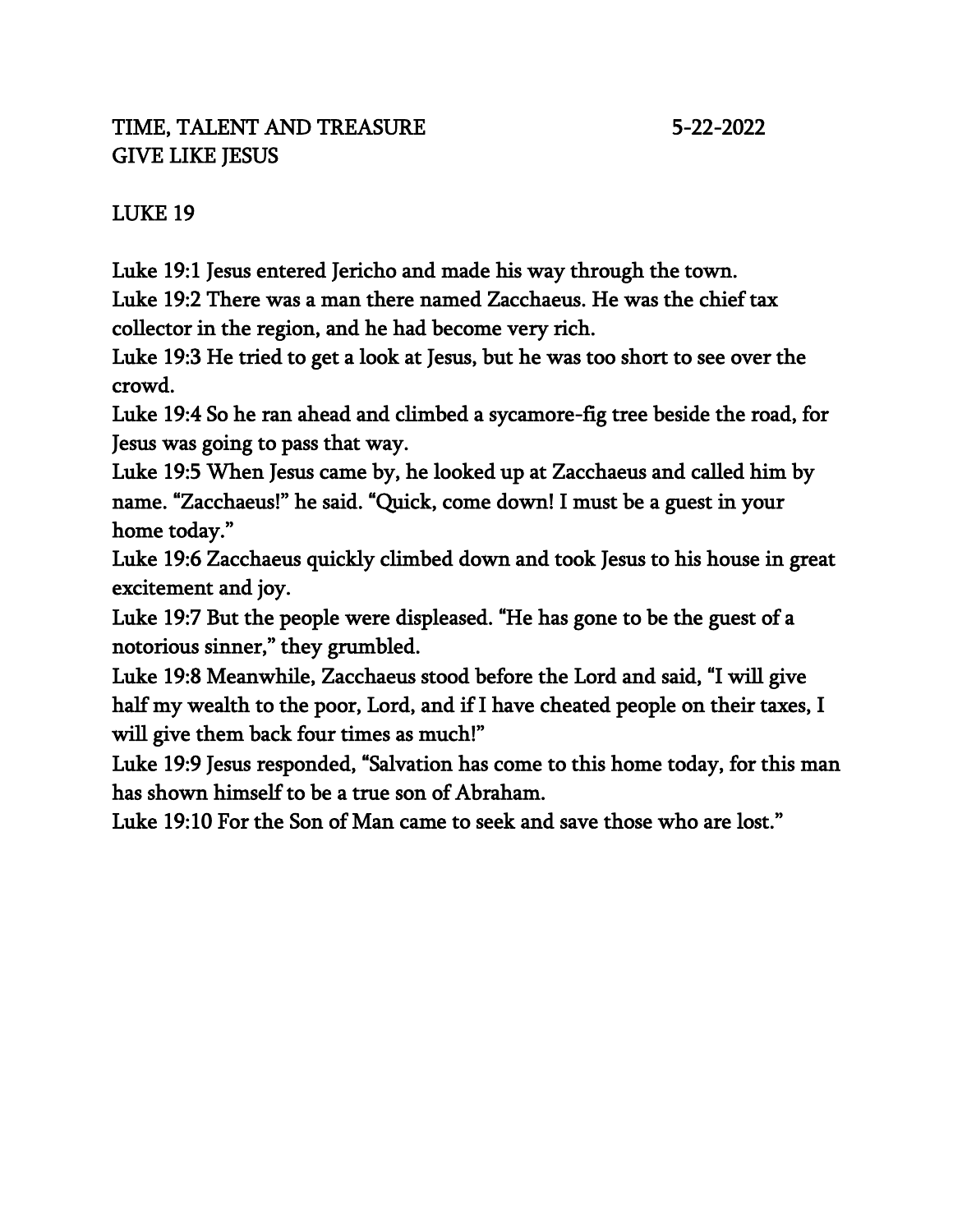## INTRODUCTION

THERE IS SO MUCH MORE GOD WANTS FOR YOU BUT THERE MUST BE A DIFFERENT RESPONSE TO HIS KINGDOM CALL. MY GENERATION HAS TREATED THE LORD LIKE SOME CELESTIAL CONCIERGE WHO HAS TO BLESS ME WHEN I SNAP MY FINGERS. THIS GENERATION TREATS HIM LIKE SOME HEAVENLY "HAS BEEN" WHO USED TO BE FAMOUS BUT NOW ONLY DESERVES WHAT I CAN TOSS HIM.

## BUT BOTH GENERATIONS WANT AND NEED SO MUCH FROM HIM. BUT CONTRARY TO WHAT YOU MAY HAVE HEARD HE IS NOT YOUR SERVANT OR A "HAS BEEN"…..HE IS GOD!

#### EVERYTHING BELONGS TO HIM!

- Psalms 24:1 The earth is the Lord's, and everything in it. The world and all its people belong to him.
- Psalms 24:2 For he laid the earth's foundation on the seas and built it on the ocean depths.
- Psalms 24:3 Who may climb the mountain of the lord? Who may stand in his holy place?
- Psalms 24:4 Only those whose hands and hearts are pure, who do not worship idols and never tell lies.
- Psalms 24:5 They will receive the lord's blessing and have a right relationship with God their savior.
- Psalms 24:6 Such people may seek you and worship in your presence, O God of Jacob.

#### ZACCHEUS IS THE HUSTLER LIKE BABY BOOMERS.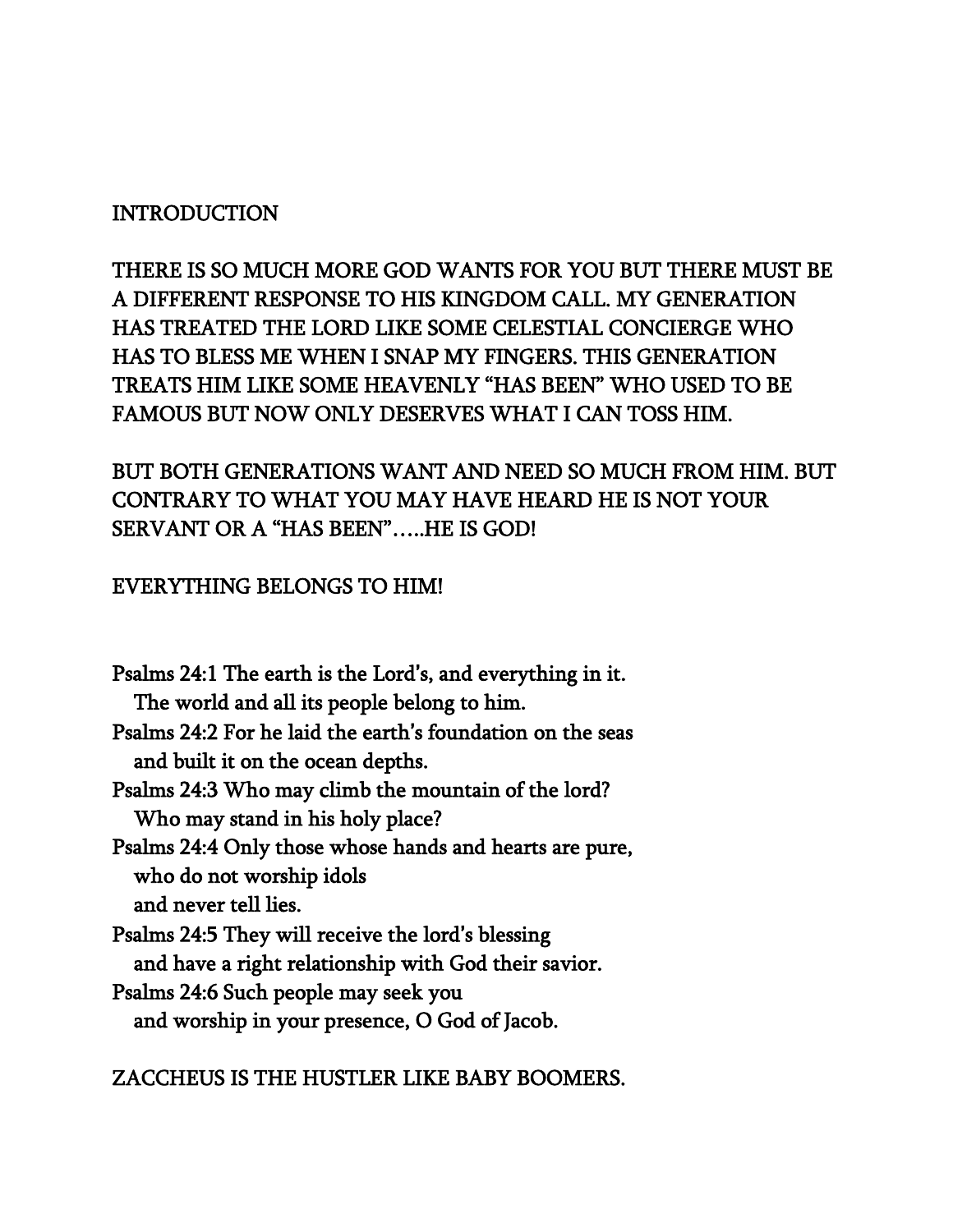### 1. ZACCHEUS GAVE HIS TIME

CLIMBING THE TREE TO SEE JESUS

#### THE TIME PUT HIM IN SIGHT

NOTE: MY DAYS ARE NUMBERED AND FINITE…

Psalms 139:15 You watched me as I was being formed in utter seclusion, as I was woven together in the dark of the womb. Psalms 139:16 You saw me before I was born. Every day of my life was recorded in your book. Every moment was laid out before a single day had passed.

HIS TIME SET HIM UP FOR CHANGE

NOTE: HIS NAME MEANT PURE AND INNOCENT…

2. ZACCHEUS GAVE HIS TALENT

MAKING MONEY WAS HIS HUSTLE

NOTE: THE WAY YOU PRODUCE RESOURCES HAS TO MAKE THE KINGDOM YOUR PRIORITY

ANY SKILL CAN BE USED FOR YOU OR THE KINGDOM

NOTE: SELF CENTERED IS THE PRESENT NORM